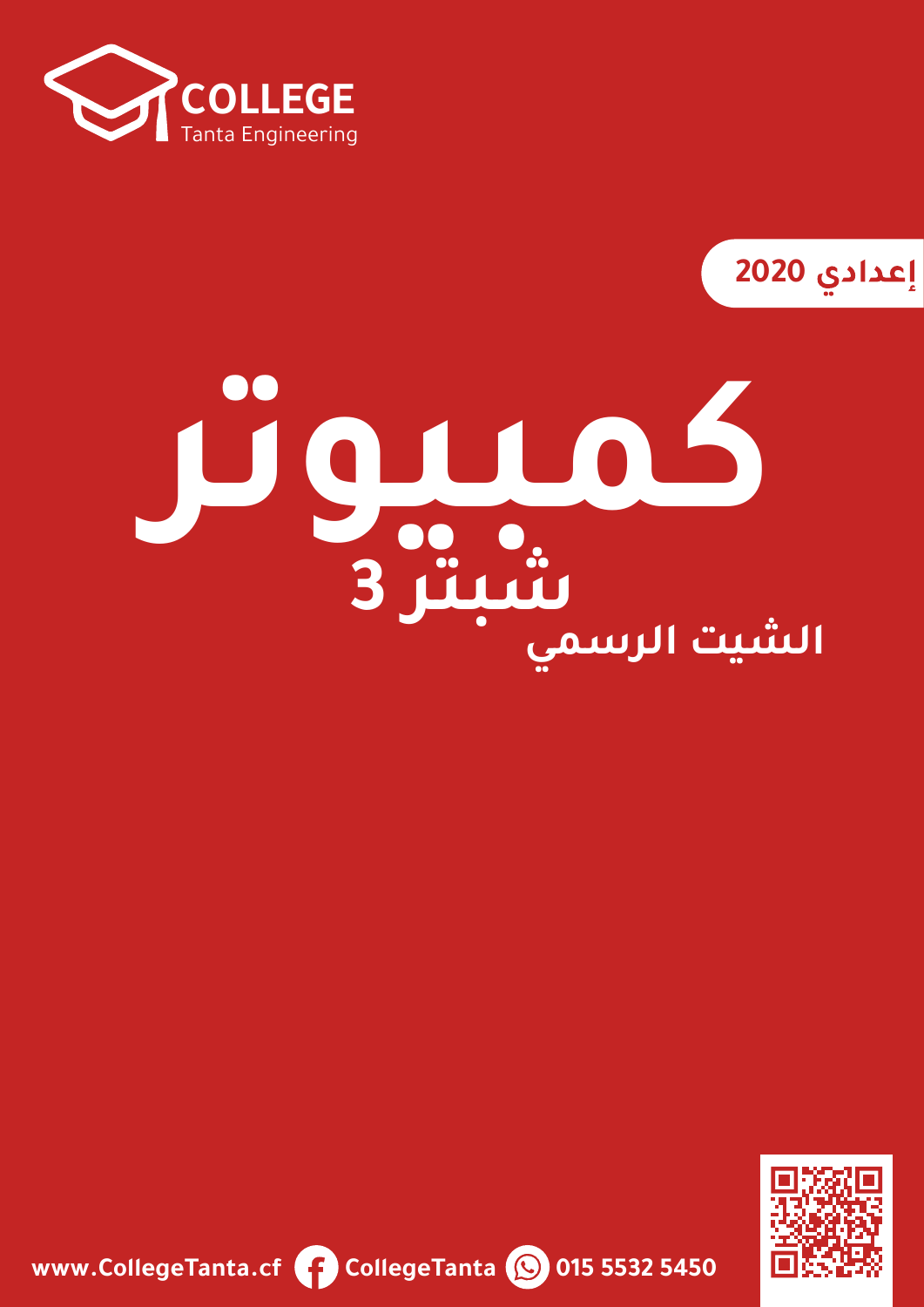# **Chapter Three "Networks"**

- 1) Define the following terms:
	- a) Computer network
	- b) File Transfer Protocol (FTP)
	- c) Metropolitan Area Network (MAN)
- d) Hyper Text Markup Language (HTML)
- e) Hyper Text Transfer Protocol (HTTP)
- f) Internet browser

# **Solution**

### **a) Computer network**

A computer network is a collection of computers, printers, and other equipment that are connected together so that they can communicate with each other.

### **b) File Transfer Protocol (FTP)**

- FTP is a protocol for exchanging files over the Internet.
- FTP is most commonly used to download a file from a server using the Internet or to upload a file to a server (e.g., uploading a Web page file to a server).

### **c) Metropolitan Area Network (MAN)**

• A metropolitan area network (MAN) is a computer network that interconnects users with computer resources in a geographic area or region larger than that covered by even a large local area network (LAN) but smaller than the area covered by a wide area network (WAN).

# **d) Hyper Text Markup Language (HTML)**

- HTML is the language used by information providers to represent their information.
- HTML is a markup language for describing web documents (web pages).
- A markup language is a set of markup tags
- HTML documents are described by HTML tags
- Each HTML tag describes different document content
- HTTP is the set of rules for transferring Web pages from a server to a user's browser.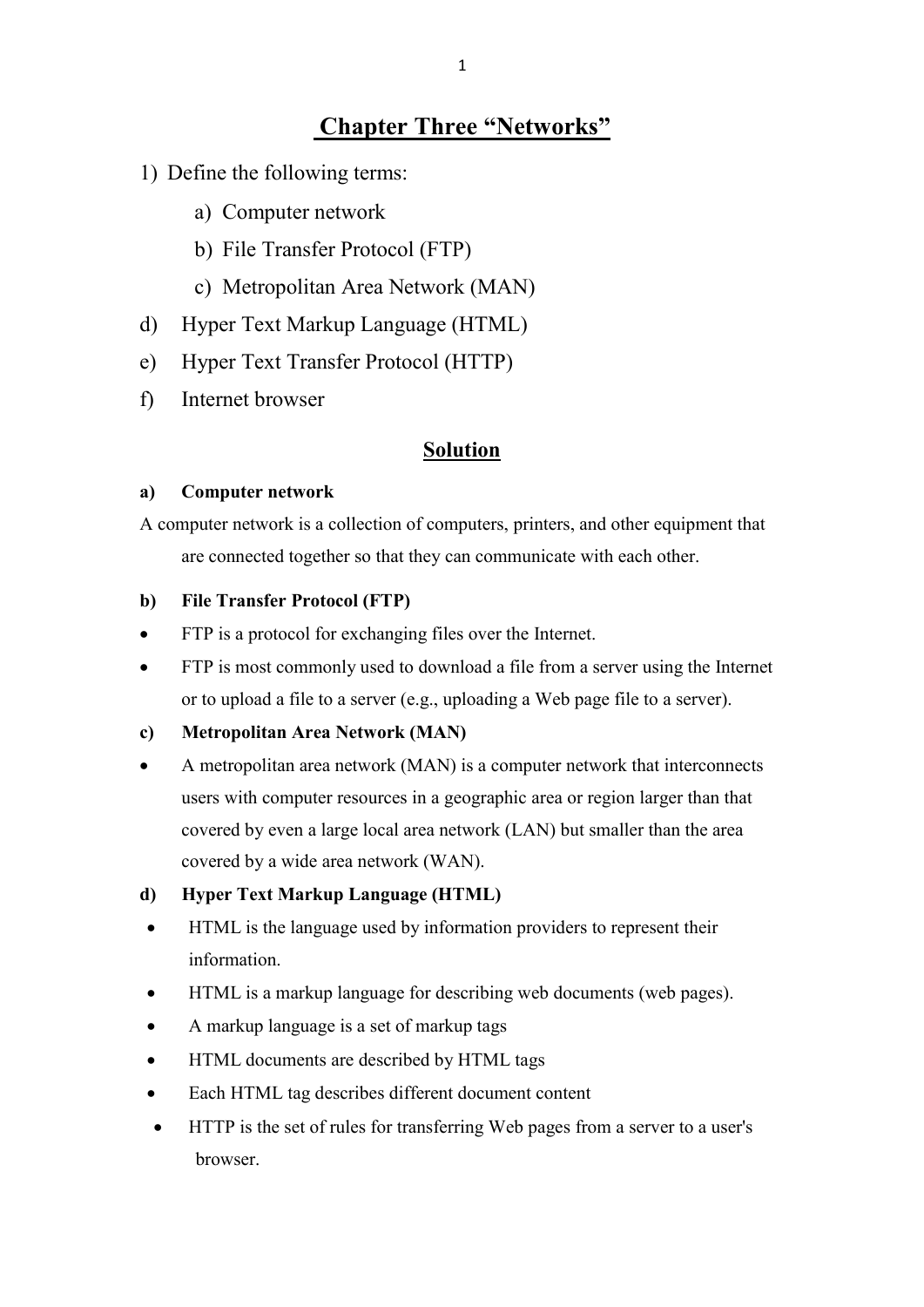- **e) Internet browser**
	- A Web (Internet) browser is a program that can display and present information represented in HTML.

# **2) Classify computer networks based on the geographical area the network covers. Clarify your answer with drawing. Solution**

We can classify computer networks based on the geographical area the network covers as:

# **1-Personal Area Network (PAN)**

- x A network that connect different personal devices such as a personal computer, laptop, smart phone and other network enabled personal devices is called personal area network as it connects the devices belongs to one person to each other.
- The purpose of this type of networking is usually reducing the amount of cabling as it is often done wirelessly. It is also used in transferring the data between different devices.
- x A PAN can be connected for higher-level network such as the Internet by connecting one device in the PAN to the Internet then sharing its connection with other devices in the PAN
- Figure 1 shows an example of a personal area network.



**Figure 1: An example for a Personal Area Network (PAN)**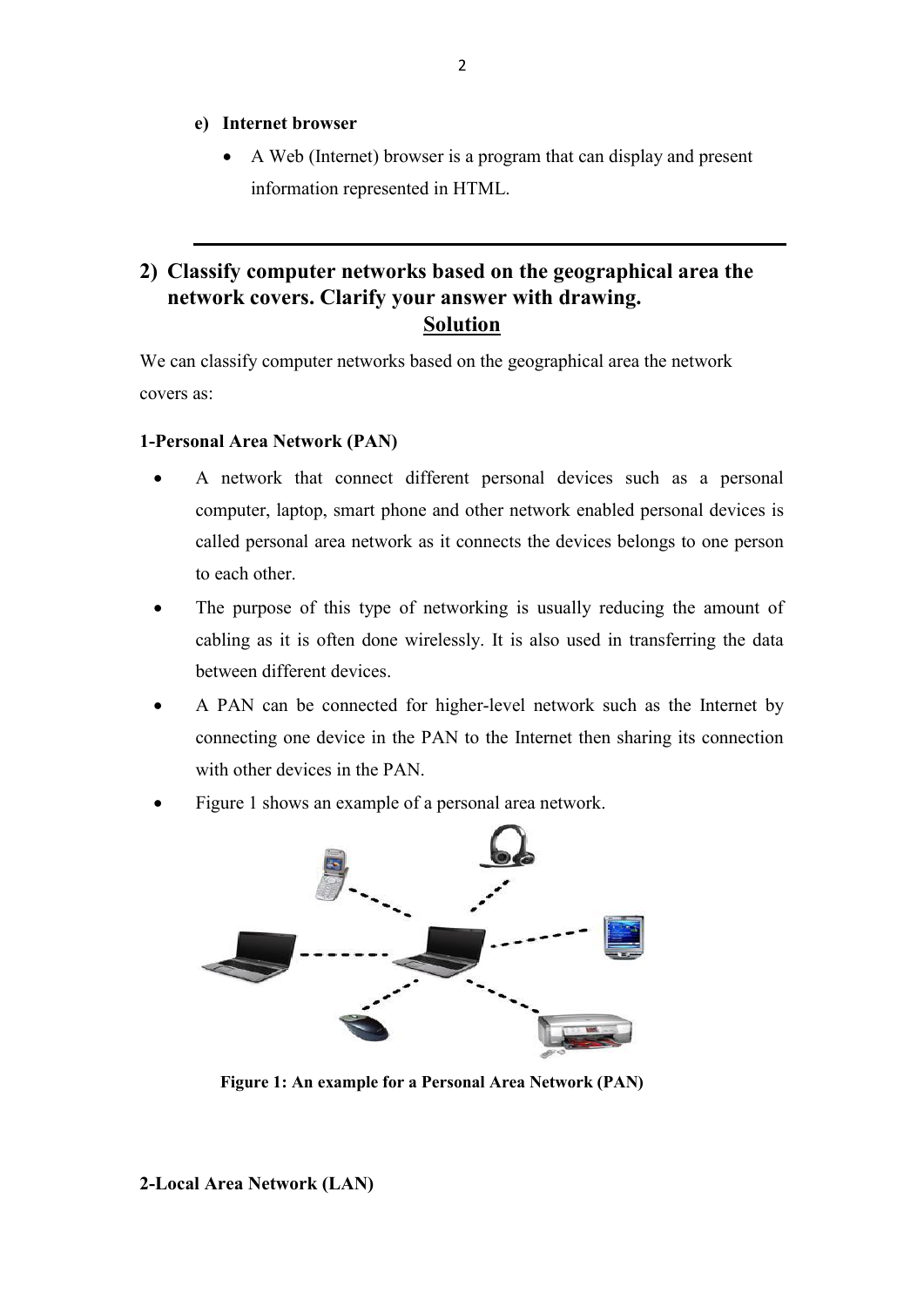- LAN is the class of network we encounter in the school, university, or at work. The technical description of LAN is connected devices that can communicate directly together.
- LANs consists of computers, connecting devices (called switches) and connecting media (cables or wireless media).
- x A LAN can cover geographic area that range from a room in a building or laboratory in a university to an entire university campus.
- Figure 2 shows some examples of LANS.



### **Figure 2 : Three connected LANs. The whole network is connected to the Internet**

# **3-Metropolitan Area Network (MAN)**

- A MAN covers a larger geographical area than a LAN, ranging from several blocks of buildings to entire cities.
- MANs can also depend on communications channels of moderate-to-high data rates.
- A MAN might be owned and operated by a single organization, but it usually will be used by many individuals and organizations.
- Figure 3 shows an example of a MAN network.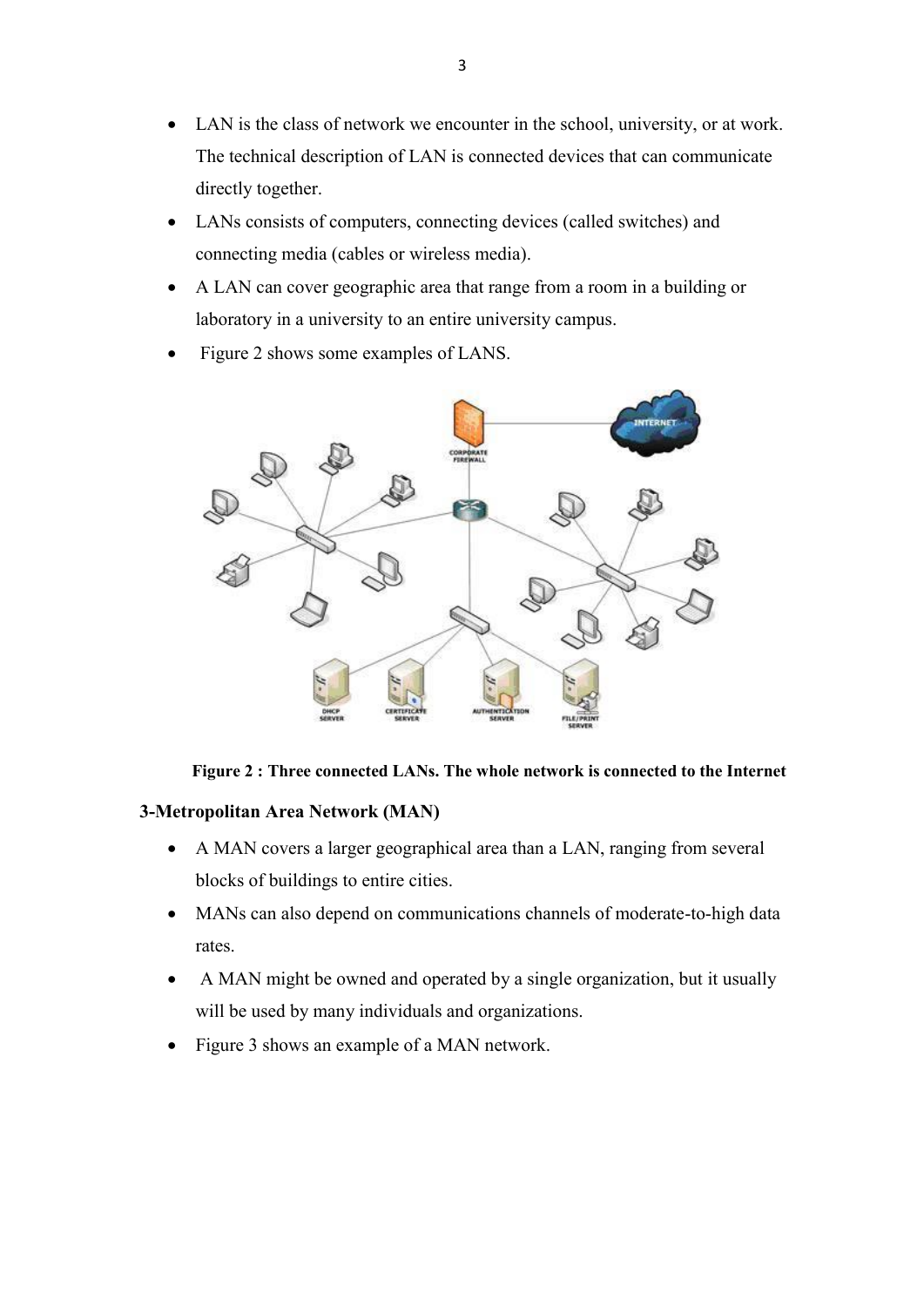

**Figure 3: An example of a MAN network**

# **4-Wide Area Network (WAN)**

- WAN is a network that spans a very large geographical area.
- The distinguished example for a WAN is the Internet, which covers almost all the globe now.
- The Internet as a WAN network consists of a large number of networks. In fact, the Internet is a network of networks.
- Figure 4 shows an example of how a portion of the Internet may be formed.



**Figure 4: An example of how a portion of the Internet may be formed**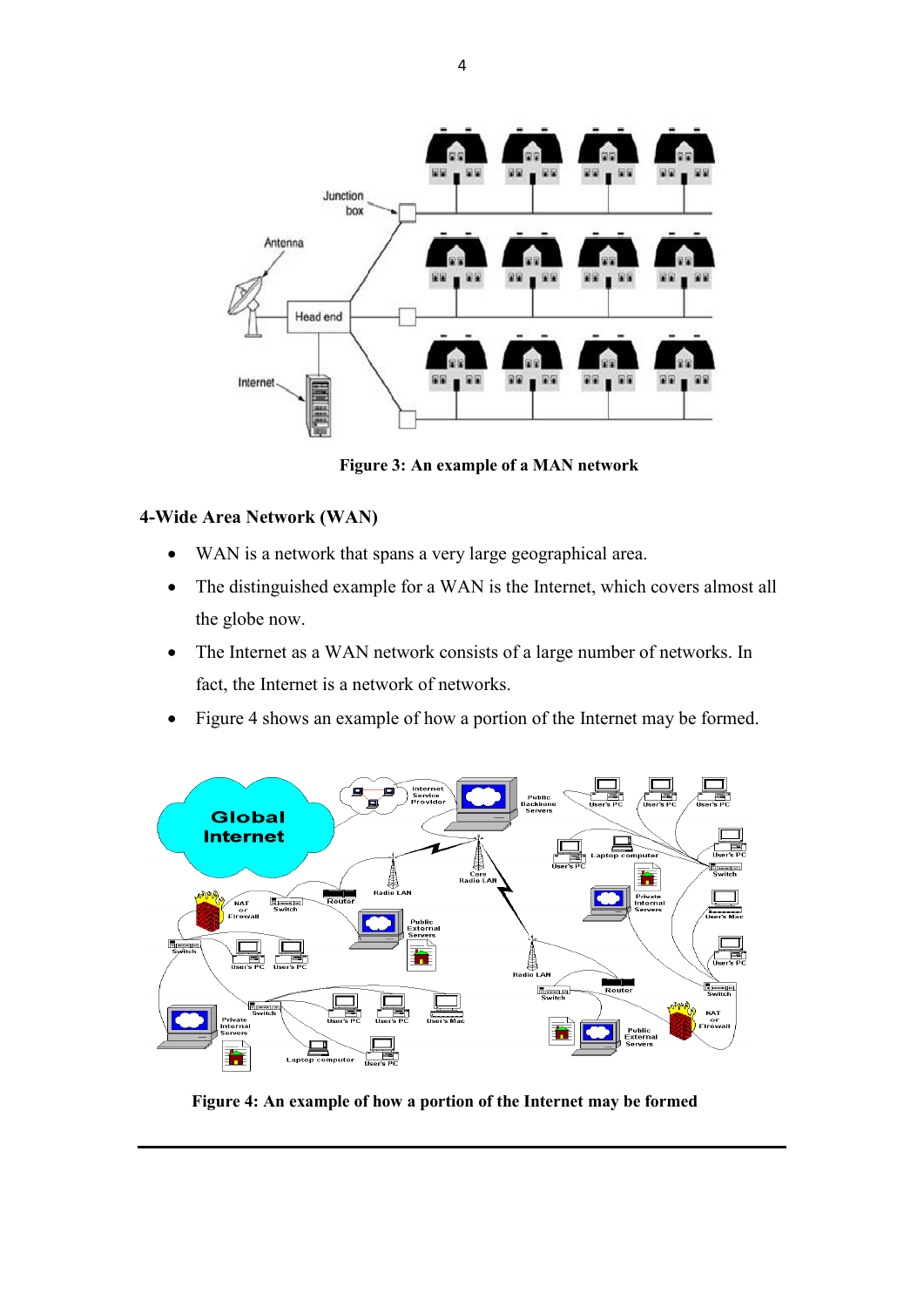# **3) Classify computer networks based on functional relationship between computers within the network. Clarify your answer with drawing.**

# **Solution**

We can classify computer networks based on functional relationship between computers within the network as:

# **1-Peer-to-peer networks**

Peer-to-peer networks are more commonly implemented where less than ten computers are involved and where strict security is not necessary. All computers have the same status, hence the term 'peer', and they communicate with each other on an equal footing. Files, such as word-processing or spreadsheet documents, can be shared across the network and all the computers on the network can share devices, such as printers or scanners, which are connected to any one computer. Figure 5 represents the Peer-to-peer



**Figure 5: Peer-to-peer functional relationship between computers**

# **2-Client/server networks**

- Client/server networks are more suitable for larger networks.
- A central computer, or 'server', acts as the storage location for files and applications shared on the network. Usually the server is a higher than average performance computer.
- The server also controls the network access of the other computers referred to as the 'client' computers.
- Figure 6 represents the client/server functional relationship between computers.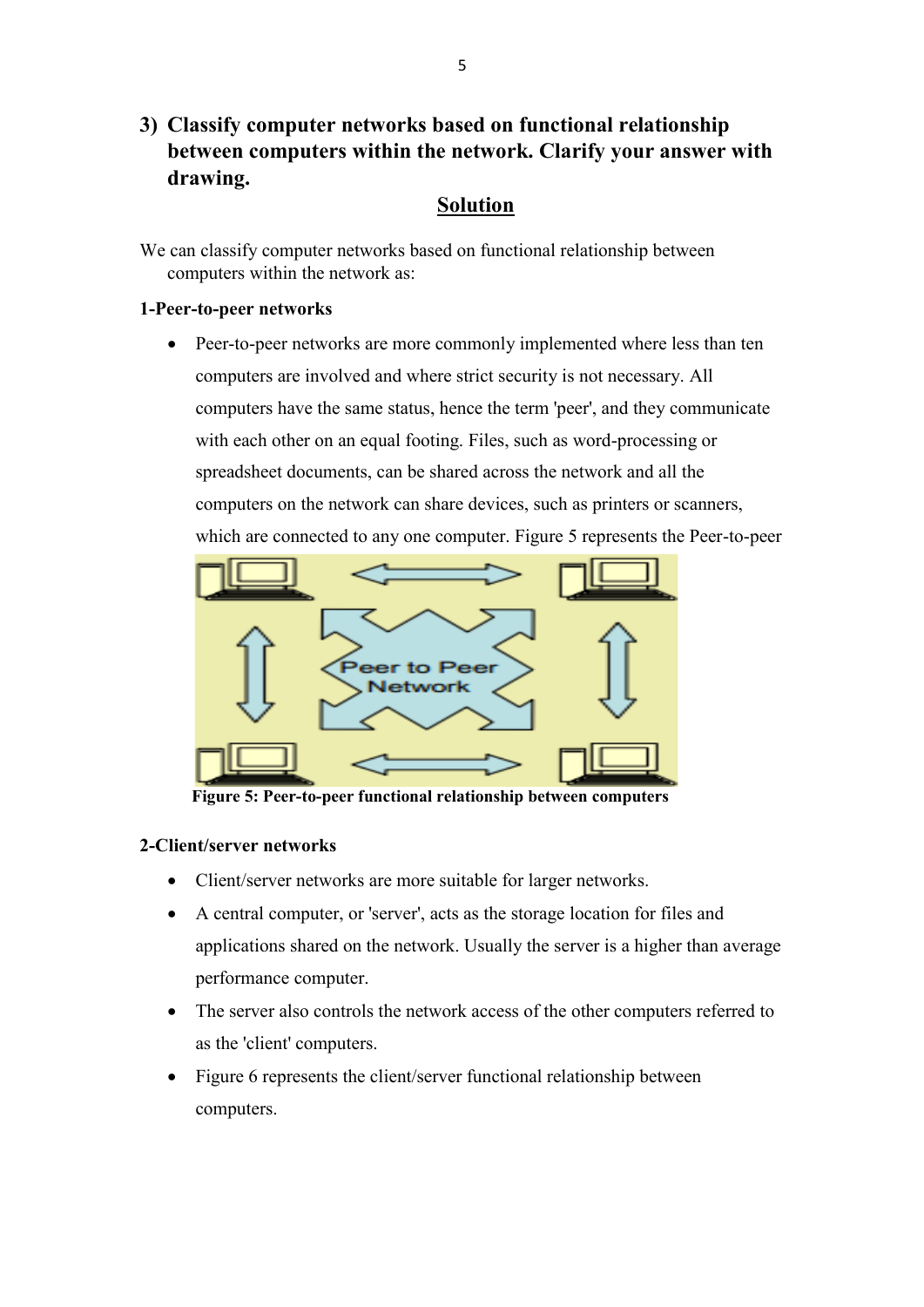

# **4) What are the benefits of constructing a computer network compared to using individual not connected computers? Solution**

### **Benefits of computer networks are :**

- 1. **Speed**: Networks provide a very rapid method for sharing and transferring files. Without a network, files are shared by copying them to floppy disks, then carrying or sending the disks from one computer to another.
- 2. **Cost**: The network version of most software programs are available at considerable savings when compared to buying individually licensed copies.
- 3. **Centralized Software Management**: One of the greatest benefits of installing a network at a school is the fact that all of the software can be loaded on one computer (the file server). This eliminates that need to spend time and energy installing updates and tracking files on independent computers throughout the building.
- 4. **Resource Sharing**: Sharing resources is another area in which a network exceeds stand-alone computers.
- 5. **Flexible Access:** School networks allow students to access their files from computers throughout the school. Students can begin an assignment in their classroom, save part of it on a public access area of the network, go to the media center after school to finish their work.
- 6. **Security:** Files and programs on a network can be designated as "copy inhibit," so that you do not have to worry about illegal copying of programs.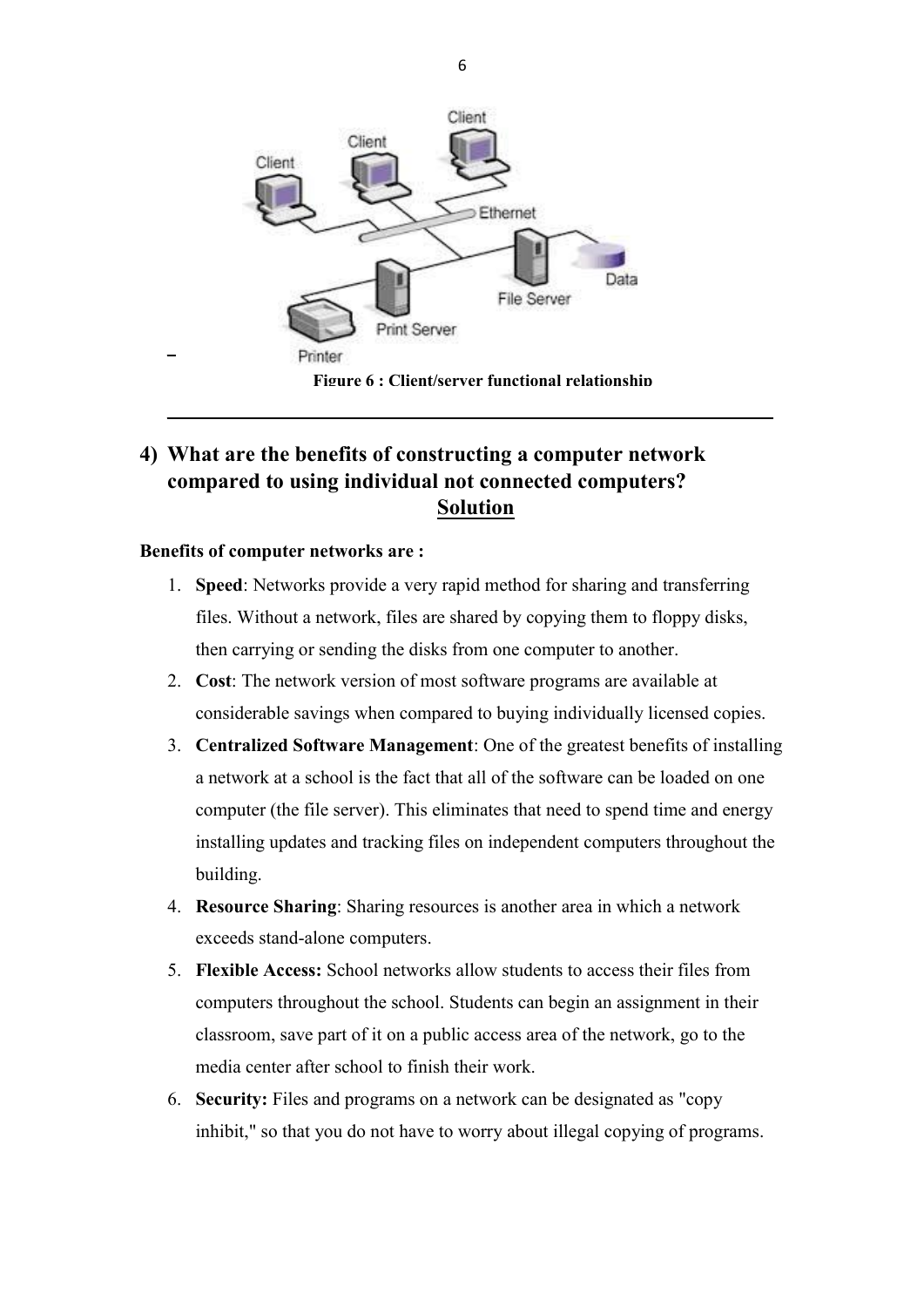# **5) Give some examples of networking services in education, especially inside universities.**

# **Solution**

- 1. **Learning labs**: While taking computer technology lessons, such as programming and application demonstration, the instructor and students need effective means for communication.
- 2. **Flexibility of access**: Each student at a university or a school should have her/his own storage space allocated on the university infrastructure. The student labs, tutorials, and assignments should be stored in that space. Network infrastructure makes it easy and flexible for a student to access his space from anywhere in the organization or even from outside the organization.
- 3. **File sharing**: Students often need to share learning materials with each other. The university or the school usually makes available some programs or learning materials for its students, employees and/or instructors.

# **6) The Internet is often considered the most complex engineered system on the earth surface**

- **a) Explain how the Internet gradually reached its current complexity**
- **b) Who pays for the internet to run? Explain.**
- **c) Who own the Internet? Explain.**

# **Solution**

a) Let university A built its own computer network for resource sharing inside it. Any student, instructor or employee sit in front of a networked computer inside the university can communicate and share information with any other one sit in front of his computer in the same university. Imagine that another university (university B) in the same city did the same. Imagine also that the two universities are agreed to connect to each other by connecting the two computer networks together. This agreement includes specification of what one at a university can access at the other university. In this way, we have a bigger computer network that consists of the two universities networks. Now, if university C connected its network to university's B network, C's users not only can access resources at B but also at A through B and we have a lager network.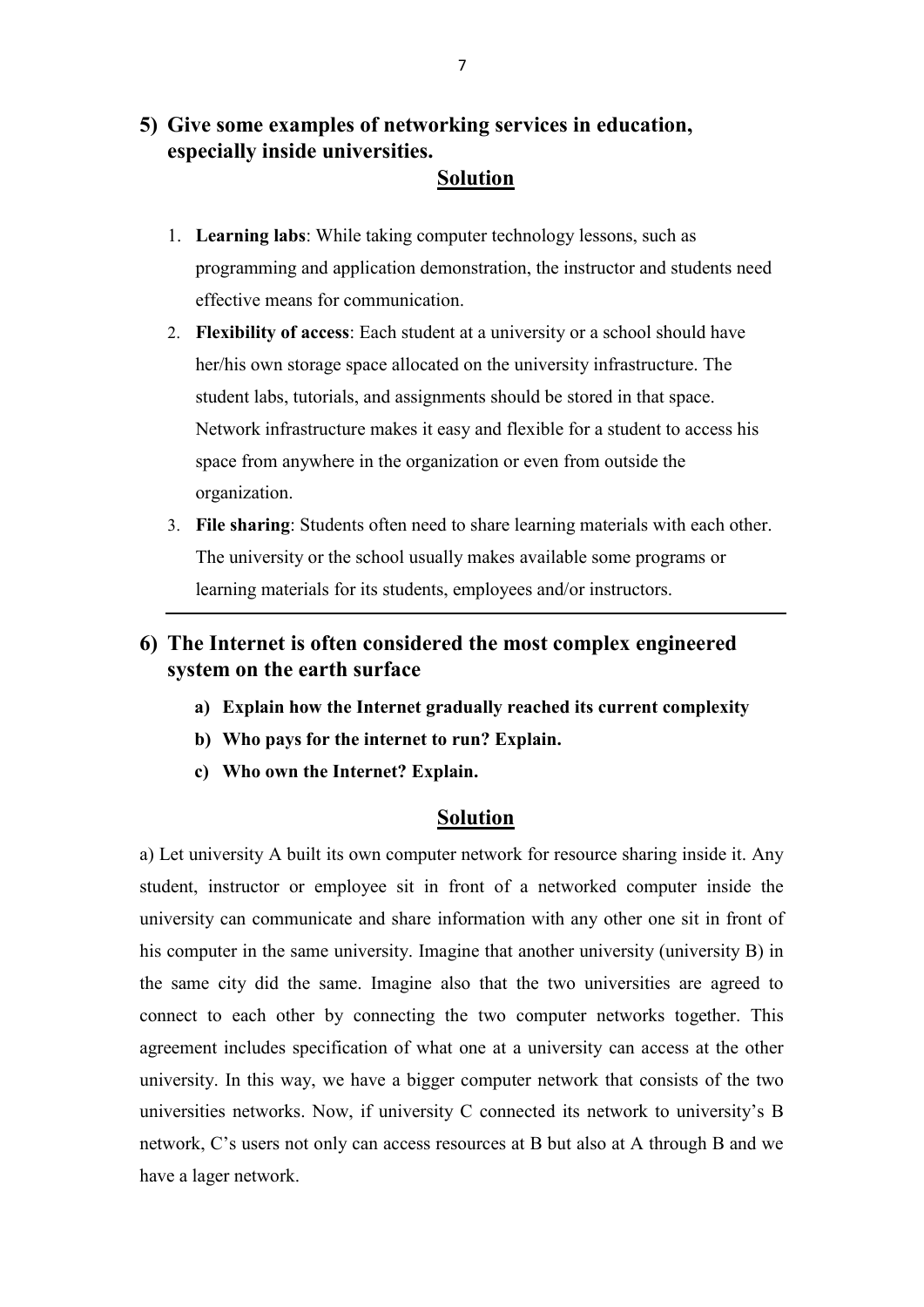In a similar growth pattern, The Internet become a network of networks that spans the globe. It is impossible to give an exact count of the number of networks or users that comprise the Internet, but it is easily in the thousands and millions respectively.

b) There is no clear answer to this question because the Internet is not one "thing". It is many things. No one central agency exists that charges individual Internet users. Rather, individuals and institutions who use the Internet pay a local or regional Internet service provider for their share of services. In turn, those smaller Internet service providers might purchase services from an even larger network. In this way, everyone who uses the Internet in some way pays for part of it.

c) No one actually owns the Internet, and no single person or organization controls the Internet in its entirety. The Internet is more of a concept than an actual tangible entity, and it relies on a physical infrastructure that connects networks to other networks.

# **7) May people see that the World Wide Web (WWW) is the most useful Internet application**

- **a) Explain information providers and information consumer in considering the WWW**
- **b) What are the relative advantages of the WWW as an information source compared to other sources?**
- **c) What are the protocols used in running the WWW applications?**

# **Solution**

- a) **Information providers and consumer**: A company needs its products and service to be known for the public. A university needs that learning programs, ways of admission, and perquisites for admission to be known for the interested students. Societies and organizations need their information to be publically available. These are possible information providers. A student wants to study engineering needs to know about each of the available engineering faculties, how they differ, what are the prerequisites. A customer wants to by a TV-set needs to know: where they are sold. How much they cost. What models are available? These are example for information consumers.
- b) **WWW** is a mean for communicating information that has several **advantages**: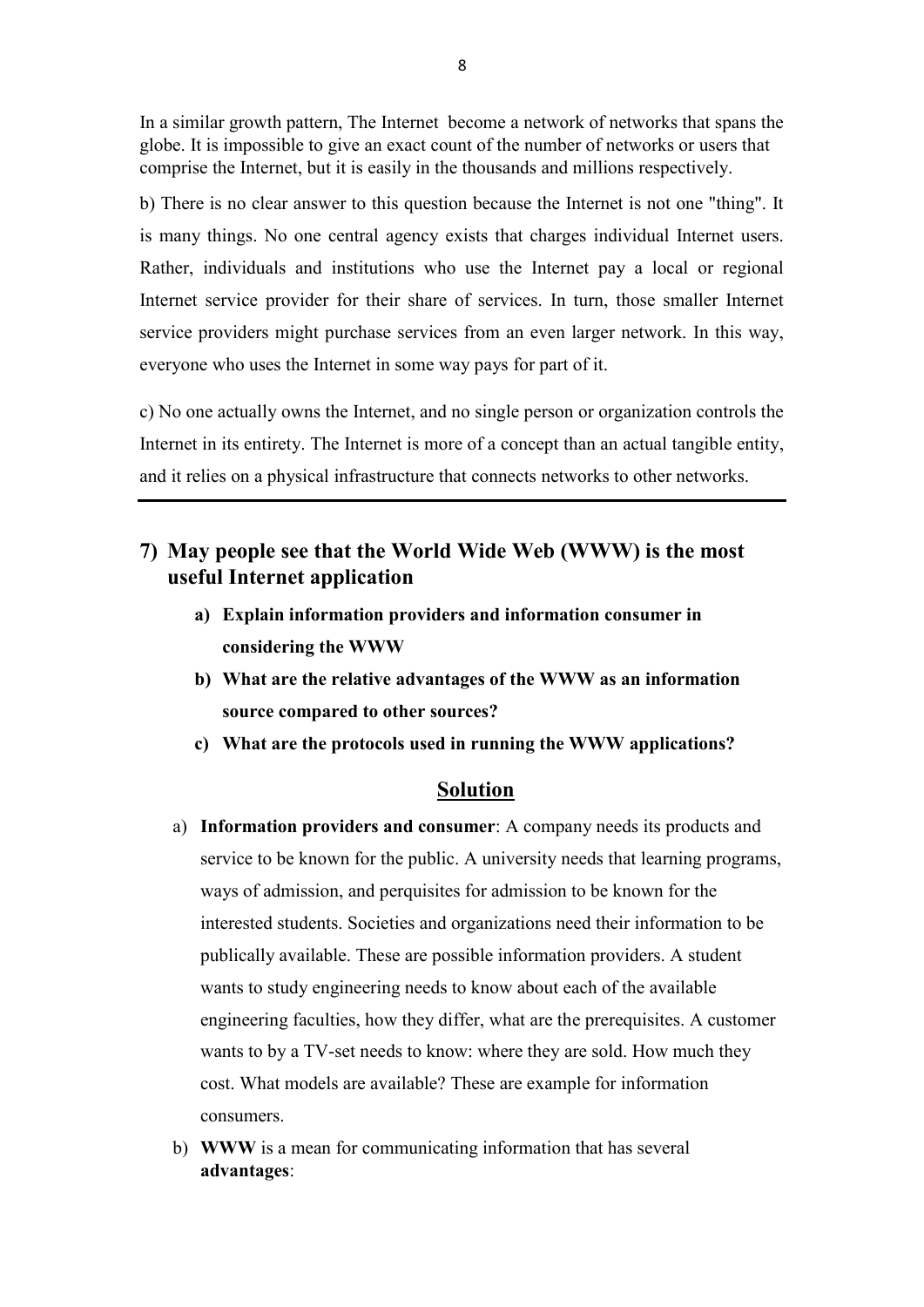- We can get the most current information from the WWW
- We can get the information any time anywhere
- The information is presented using text, graphics, videos, animations, etc.
- The information is always there so that you can go back to what you seen before
- c) **protocols used in running the WWW applications** are
	- HTTP (Hypertext Transfer Protocol)
	- TCP/IP (Transmission Control Protocol/ Internet Protocol)
	- FTP (File Transfer Protocol)
	- UDP (User Datagram Protocol)
	- ISMP (Internet Control Message Protocol)

# **8) Explain the different rules played by the web browser and the web server in the WWW Internet applications. How they communicate together (with which protocol and in which format)?**

# **Solution**

The web browser program asks a Web server for information represented in HTML. The information is transferred from the server to the browser according to specific set of standard rules and format so that any browser can get information from any server using the same set of rules and formats. These rules and formats are called a *protocol*. In case of web page transfer, the protocol is called *Hyper Text Transfer Protocol (HTTP)*. HTML, web servers, web browsers and HTTP are collectively termed *Work Wide Web or WW*W and, we think, this is one of the most useful applications of networking.

# **9) What is an Internet search engine? What its function? Give some examples.**

Search engine are themselves web sites that exists not for providing information but to provide users with URL given the keywords information needed for.

### **Examples for web search engines**

Google - The world's most popular search engine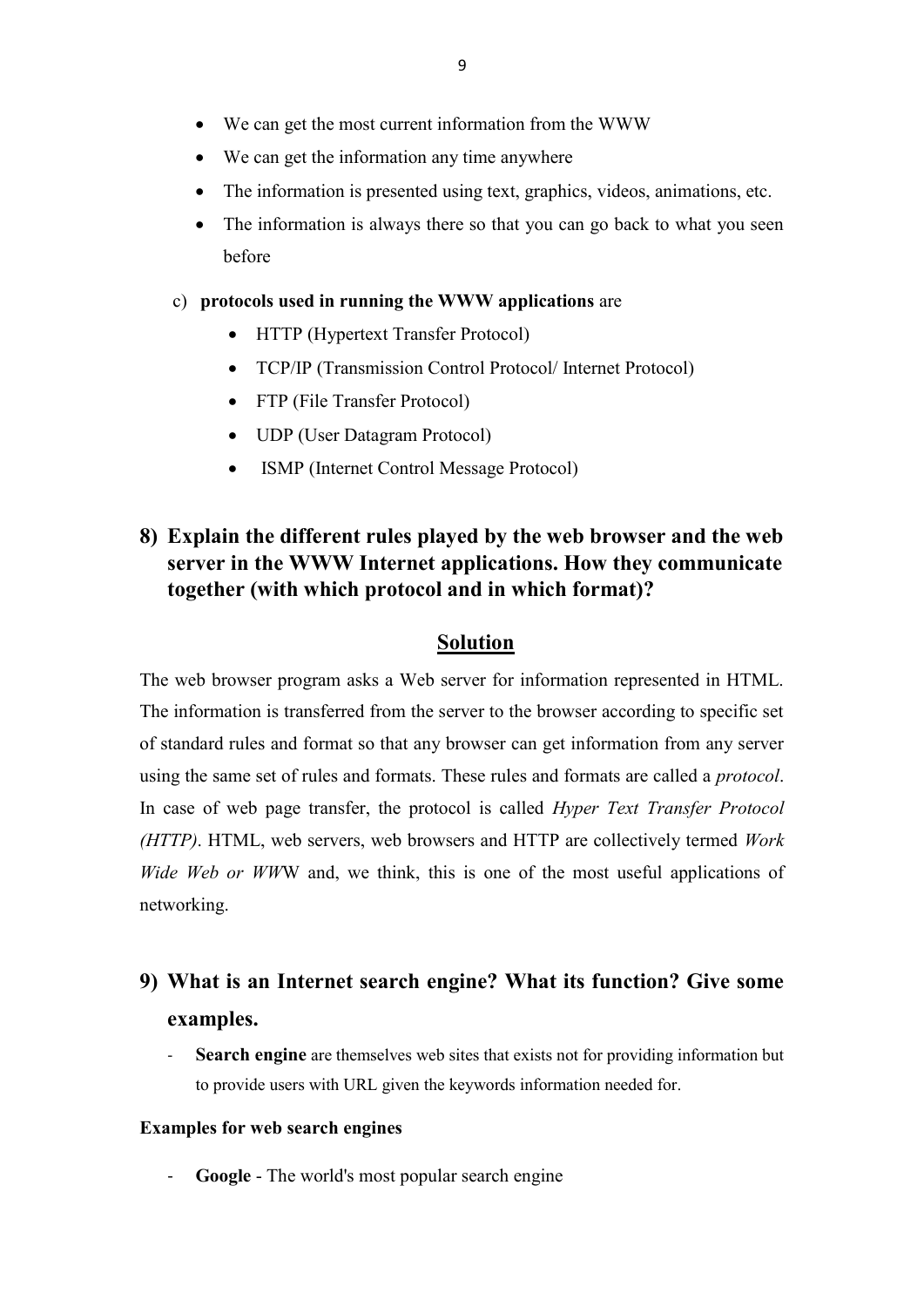- **Bing** Search: Microsoft's entry into the burgeoning search engine market. Better late than never.
- Yahoo! Search: The second largest search engine on the web (as defined by a September 2007 Nielsen Netratings report.)
- AltaVista: Launched in 1995, built by researchers at Digital Equipment Corporation's Western Research Laboratory. From 1996 powered Yahoo! Search, since 2003 - Yahoo technology powers AltaVista.
- **Alexa Internet:** A subsidiary of Amazon known more for providing website traffic information. Search was provided by Google, then Live Search, now inhouse applications run their own search.

# **10) How the Internet and the electronic mail system are used to get the final year result at faculty of engineering, Tanat University.**

Each student at Tanta University is assigned an official electronic mailbox. Tanta University is assigned and electronic mailbox with address is -----------@f-eng.tanta.edu.eg

- After the final exam, the student regularly read his mail by logging to the mail reading page .
- An e-mail will finally reach the student that states that the result is ready
- As shown in the email of the result, the student must fill enquiries about all the courses of the year to get an access to his result
- After filling the enquiries, the student can enter and access his result
- **11) In considering the electronic mail system**
	- **a) Explain what are the mail client, mail server and mailbox.**
	- **b) What is the difference between personal and official emails**
		- (a)
	- The mail client is an application that can contact to a mail server to push messages to the mail server and pop messages from the mail server.

Examples for electronic mail client web sites are *gmail.com* and *outlook.com*.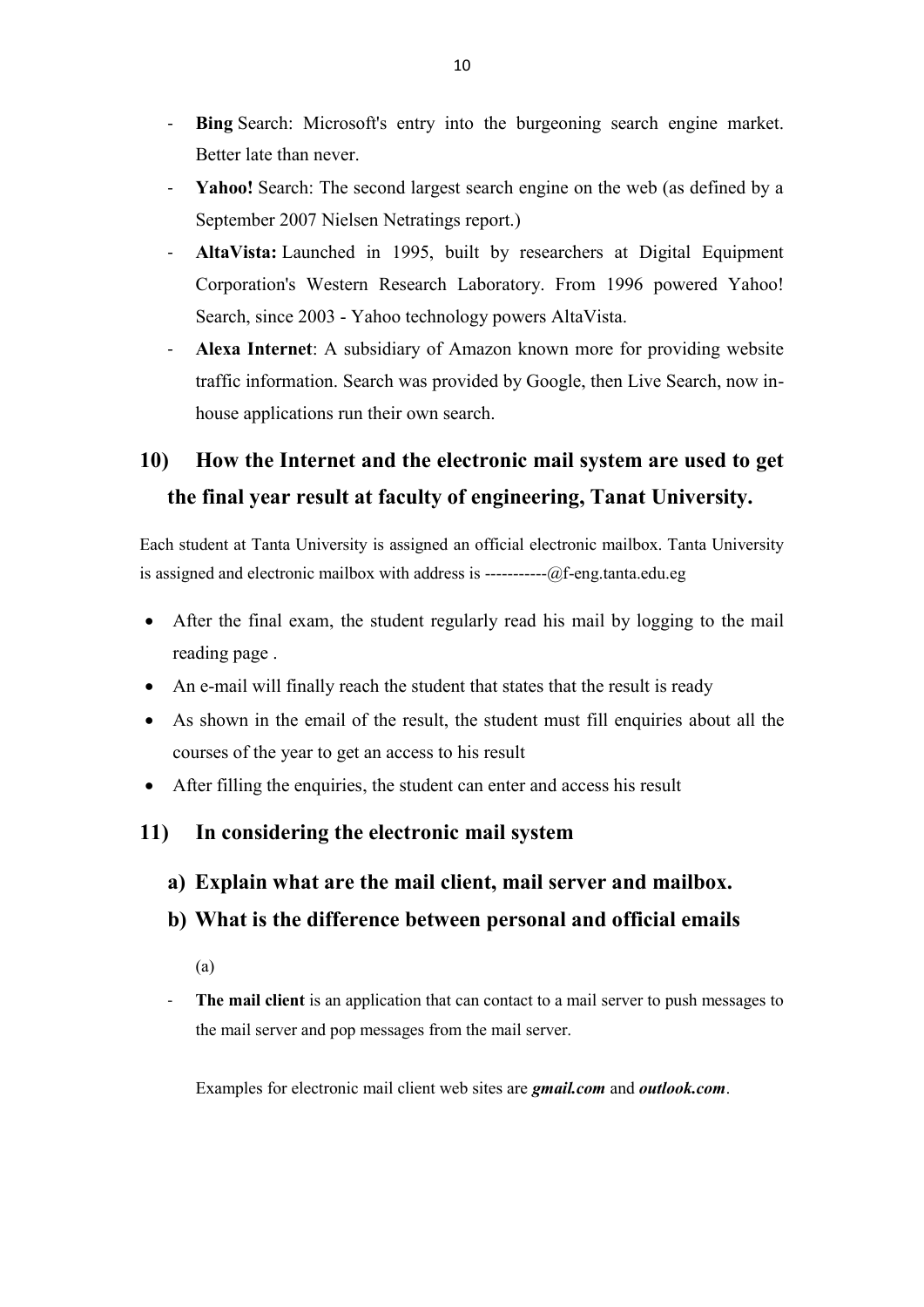**Mail servers:** a mail server is a computer, or a group of computers in a datacenter, that store, manage electronic mail boxes, and can communicate electronic mail message with other mail servers.

For example, a university such as Tanta university can has its own mail server. Each mail server must have and address. Other mail server and services reaches to a mail server to send it an email or for getting a mail from a mailbox using that address. Examples for mail server address or url are gmail.com, Hotmail.com. Let the Tanta university mail server is assigned the url "tu.edu.eg". There are some setting done on other devices on the Internet to enable other mail servers to reach Tanta university mail server using the url.

**Electronic Mailboxes:** Electronic Mailboxes are created and hosted on a mail server. Each mailbox is assigned an address that draw its name from the mail server name and an indicating name for the user using that mailbox.

For example, an instructor named Hamed Hemeda at tanta university may assigned the electronic mailbox with the addres: Hamed. Hemeda $\omega$ tu.edu.eg. This is called an electronic mail address and is always on the form: MailBoxName@MailServerName without any spaces. Each mail address is assigned a *user name*, usually the text before the @ symbol, and a *password* for the security of the mailbox. Any user need to access the mailbox must provide the server with the correct user name and password.

(b)

### **Official and personal electronic mails**:

Some companies allows creating mailboxes on their mail servers free of charge. Examples for such companies are Google (---------@gmail.com) and Microsoft(-------  $---(a)$ hotmail.com). Anyone can create a mailbox at google or at Microsoft. Usually such mailboxes is used for personal communications. Figure 3.9 shows the page where you can create an email account at google.

Companies and universities often have their own mail server that obey their own polices. A student at a university is assigned a mailbox of the university mailserver.

An employer at a company is assigned a mailbox on the company mail server. These mailboxes (at the university and at the company) are examples of the official mailboxes. They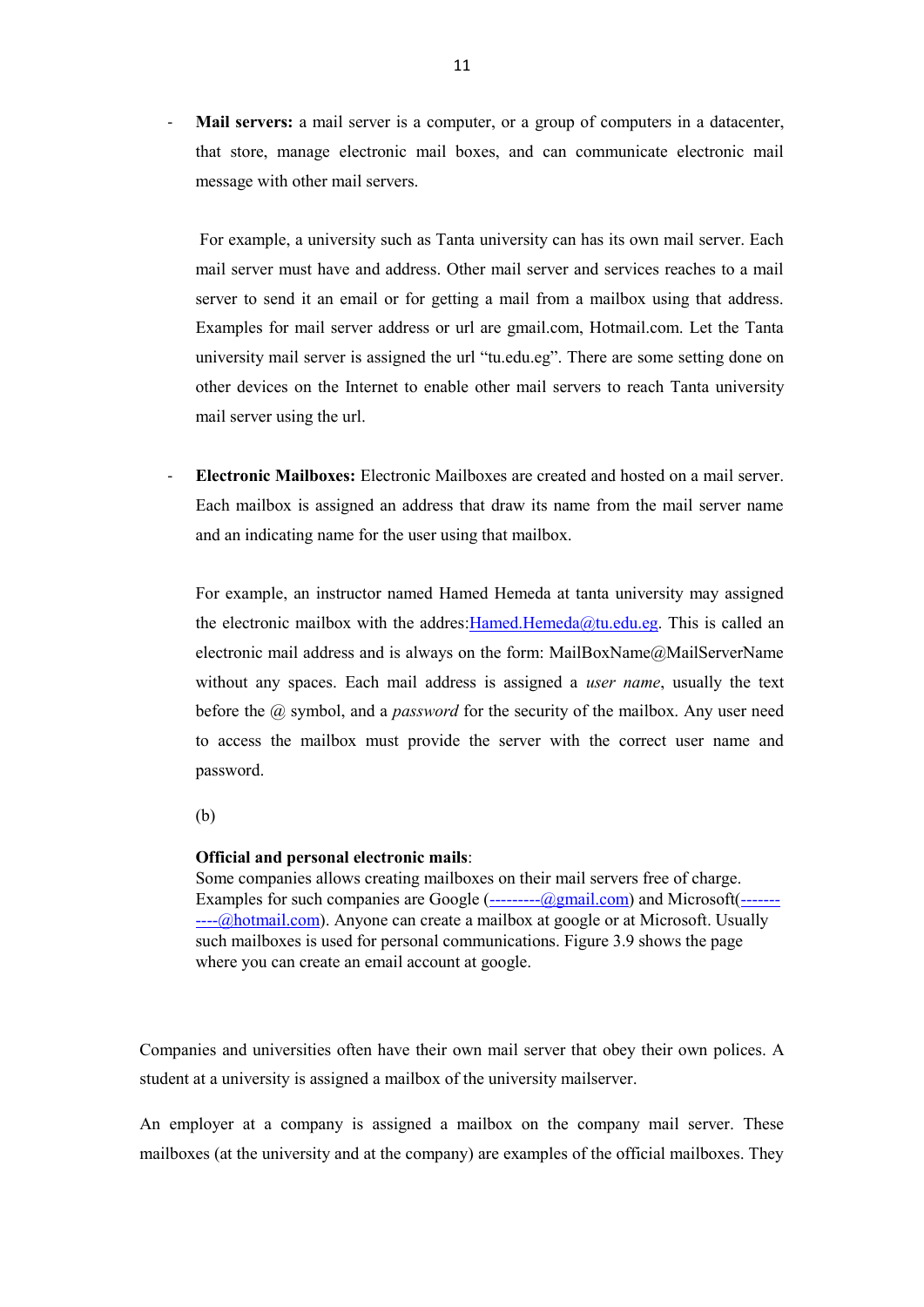can be used officially. This means that an employee can receive a task to do by the official email and a student must treat messages arriving to him through the official mail seriously.

# **12) Explain the steps taken between mail clients and servers inside the electronic mail system when:**

- a) Someone whose email address someone@tu.edu.eg send an email to another one whose email address is anotherone@tu.edu.eg
- b) Someone whose email address someone@tu.edu.eg send an email to another one whose email address is anotherone@gmail.com.

(a)

- The client contacts a mail server known as tu.edu.eg.
- The Internet has its resources that enable reaching that server if it is up and running the mail server software.
- The server then receive the message **and put it in the recipient mailbox if the recipient mailbox is on the same server.**

(b)

- What happen if someone who has the mail address someone  $@t u$ .edu.eg need to send a message to someone whose address is  $\overline{\text{someone}}$  ( $\alpha$ gmail.com.
- Ͳ In this case**, someone** write the message on the client, the client hands the message to the tu.edu.eg mail server.
- The tu.edu.eg server knows that the message should be forwarded to another mail server (gmail.com in this case),
- The tu.edu.eg server contacts the gmail.com server and send it the message. The Gmail.com receives the message and put it into someone mailbox waiting for someone to get it at any time.

# **13) What is the Internet newsgroup, how it is related to the email**

# **system?**

- **Newsgroups** are a way to communicate with others on the Internet who share your interests.
- An electronic discussion group is a group of persons who have common interest to discuss a particular topic via e-mail.
- There are several methods that network-users can use to participate in electronic discussions; however, the basic purpose is to bring together persons with similar interests to **share information**, **ideas**, **problems**, **solutions**, and **opinions**.
- Since an **electronic discussion is conducted by e-mail**, it is commonly called a **mailing list.**